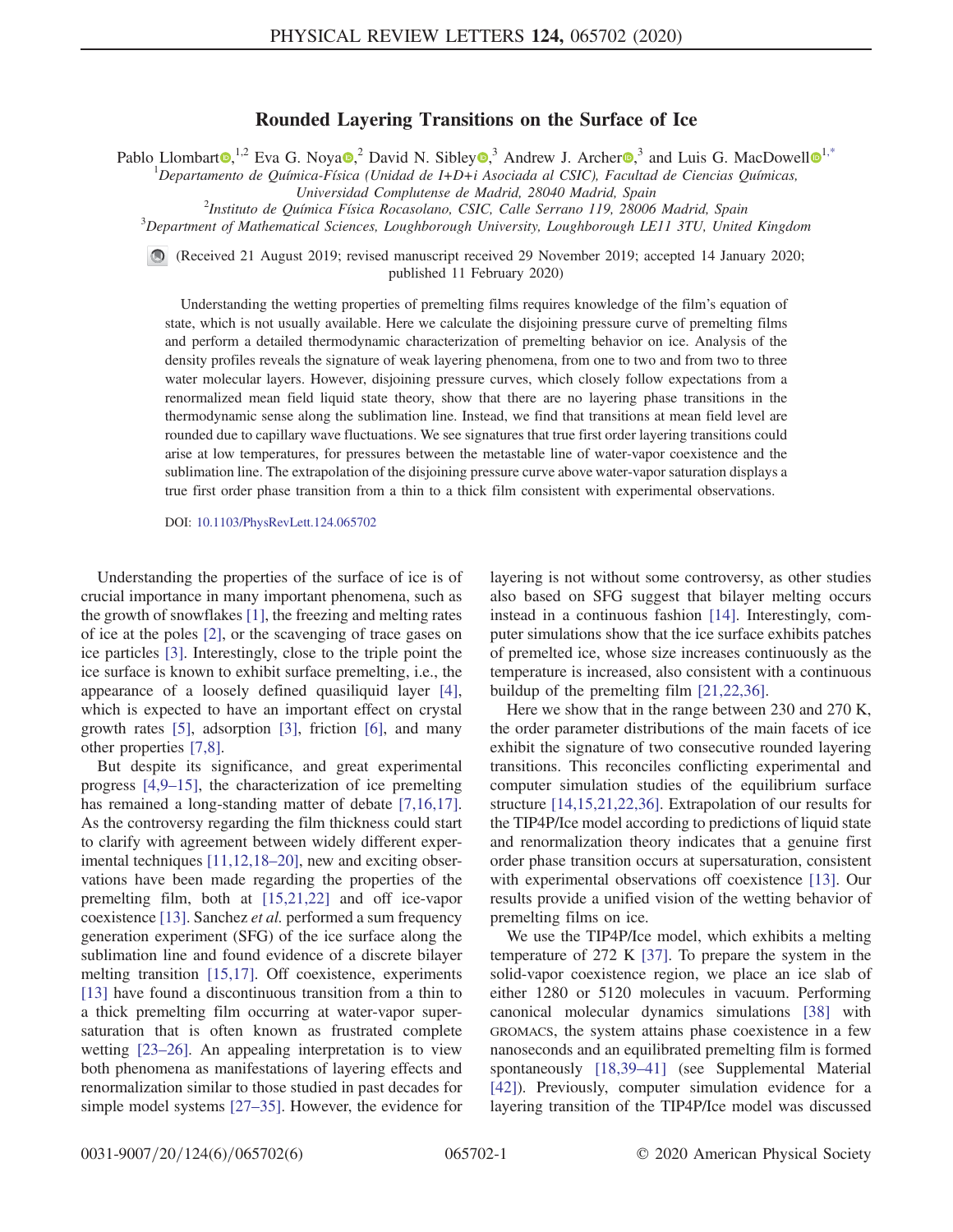in terms of the density profile  $\rho(z)$  of the H<sub>2</sub>O molecules as a function of the perpendicular distance  $\zeta$  to the interface [\[15\].](#page-4-9) A more detailed description of layering phenomena in terms of density profiles is afforded by identifying liquidlike and solidlike environments [\[43,44\]](#page-5-3). Using the  $\bar{q}_6$  order parameter [\[43\]](#page-5-3) allows us to plot the density of liquidlike and solidlike molecules and identify features that are specific to the premelting layer [\[39,41,45\]](#page-5-4).

The density profile of liquidlike molecules at the  $\{0001\}$ face (or basal face) can be seen in Fig.  $1(a)$ . At low temperatures, the profile is highly structured, with the main peaks separated by about 3.5 Å, a value very close to the preferred lattice spacing of the underlying solid. This, together with the bilayer structure apparent as a double peak, is suggestive of a rather ordered liquidlike environment. As temperature rises, the profiles transform in a continuous manner up to about 267 K. At this temperature a qualitative change is observed, as the outermost maxima and minima of the density profile disappear via an inflection point, leaving the profile with a monotonic decay into the vapor phase.

In fact, the strong stratification of the liquidlike profile is caused to a great extent by the structure of the underlying ice lattice. To show this, we describe the premelting liquid layer in terms of two bounding surfaces separating the quasiliquid (fluid) film from bulk ice and bulk vapor [\[39,41,45\]](#page-5-4). For points x along a flat reference plane, we calculate an ice-film  $(i-f)$  surface as the loci  $z_{i-f}(\mathbf{x})$  of the outermost solidlike molecules. Likewise, we calculate a film-vapor  $(f-v)$  surface as the loci  $z_{f-v}(\mathbf{x})$  of the outermost liquidlike molecules (see Supplemental Material [\[42\]](#page-5-2)). An intrinsic density profile relative to the local  $f$ -v interface can then be determined as the density of atoms at a distance  $z - z_{f-y}(\mathbf{x})$ . The picture that emerges [Fig. [1\(b\)\]](#page-1-0) shows a much less layered structure, confirming that the strong stratification of  $\rho(z)$  shown in Fig. [1\(a\)](#page-1-0) is largely the result of structural correlations conveyed by the solid phase. The profile evolves continuously up to 264 K, with the outermost minimum and maximum again disappearing across an inflection point at about  $z - z_{f-v}(\mathbf{x}) = -2.2$  Å, as the decay of the density profile toward the vapor phase takes the monotonic form characteristic of a liquid-vapor interface.

The same insight can be found by plotting the intrinsic density profile of liquidlike molecules as measured relative to the fluctuating  $i-f$  surface [Fig. [1\(c\)\]](#page-1-0), which is again less stratified than the absolute density profile. This profile also evolves in a rather continuous fashion, but, surprisingly, it does not show any particular signature of layering between 265 and 270 K as observed previously. Rather, in this case one notices the appearance of a maximum at about 6.7 Å, which occurs via an inflection point between 230 and 235 K.

While the details of the liquidlike density profiles at the prism facet  $\{10\overline{1}0\}$  are very different, the main features observed at the basal facet are also found here, with intrinsic density profiles that are again very much rounded relative to the strongly stratified absolute density profile. A close inspection shows inflection points appear between 265 and 270 K and between 240 and 250 K (see Supplemental Material [\[42\]\)](#page-5-2).

In order to clarify the process of bilayer melting further, we need to resort to a more illuminating order parameter than the density profiles of liquidlike molecules. Based on the intrinsic  $i-f$  and  $f-v$  surfaces, we can define an instantaneous local film thickness as  $\hat{h}(\mathbf{x}) = z_{f,v}(\mathbf{x}) - \hat{h}(\mathbf{x})$  $z_{i,f}(\mathbf{x})$ . We exploit this local parameter to calculate the mean film thickness h after lateral and canonical averaging over the simulation run.

Figure [2\(a\)](#page-2-0) depicts the results obtained for the basal plane. The film thickness grows from about one molecular layer at  $T = 210$  K to about three molecular layers at  $T =$ 270 K in a continuous fashion, with no clear evidence of a first order layering transition. Results obtained recently for the Monoatomic Water model (mW) show a similar trend but appear smoother as they are sampled in the grand canonical ensemble, which allows for larger film thickness fluctuations [\[21,22\].](#page-4-14) We provide a full thermodynamic

<span id="page-1-0"></span>

FIG. 1. Density profiles of liquidlike molecules for the basal interface as measured relative to (a) the laboratory reference frame, (b) the  $f-v$  surface, and (c) the *i-f* surface. Since the liquidlike layer has finite thickness, the profiles vanish at the solid phase to the left and the vapor phase to the right of the z axis.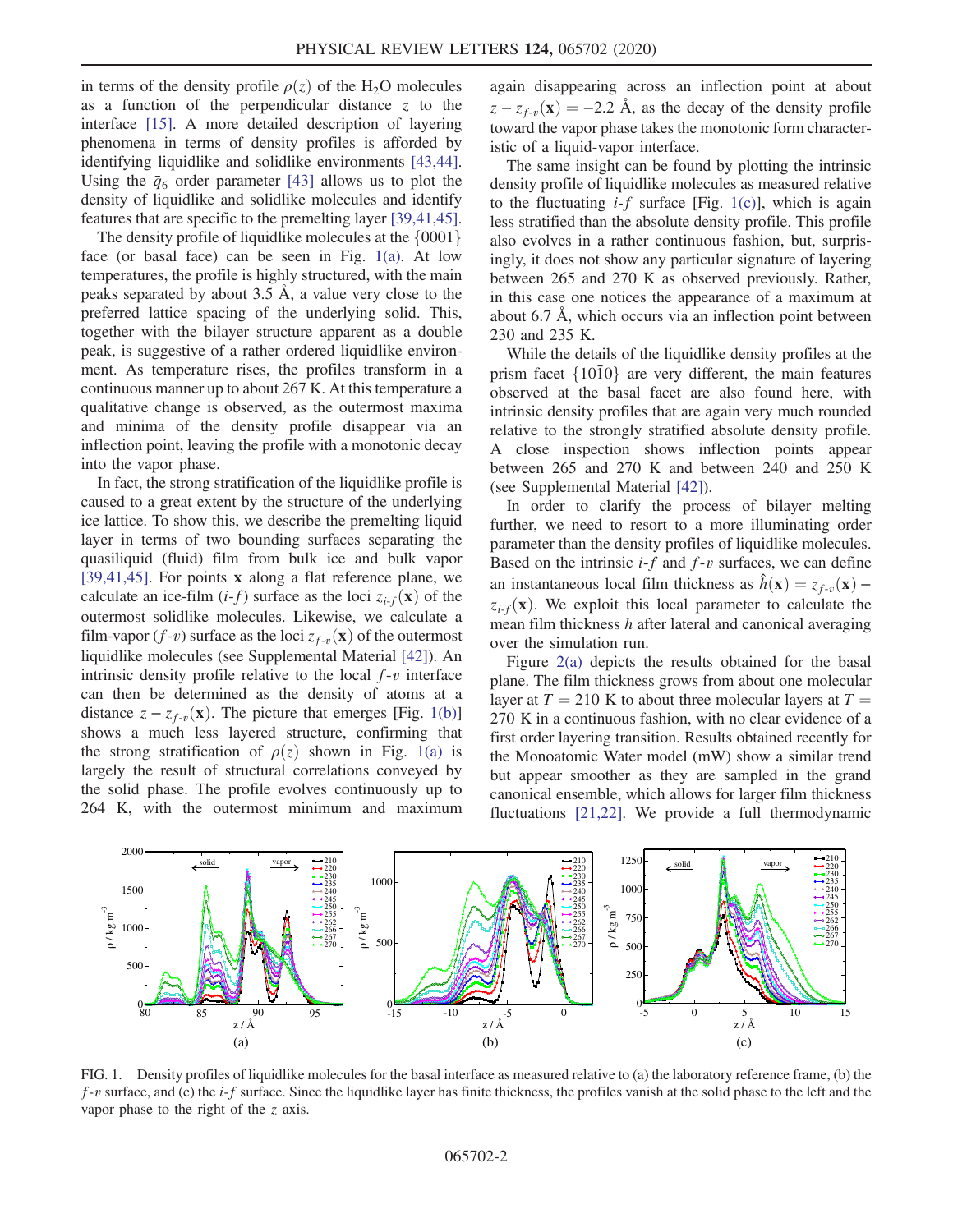<span id="page-2-0"></span>

FIG. 2. Film thickness (a), disjoining pressure (b), and interface potential (c) for the basal facet. Results are shown for two system sizes with  $n_x \times n_y = 5120$  (blue filled circles) and  $n_x \times n_y = 1280$  (green hollow circles) molecules. (a) The dashed lines indicate discrete film heights in units of the molecular diameter. (b) The lines are a fit of Eq. [\(2\)](#page-2-2) to the blue symbols for  $h > 4.0$  Å. The insets show inverse surface susceptibilities as obtained from numerical derivatives (symbols) and from analytical derivatives of the fits (lines). Error bars are shown here only for the system fitted to Eq. [\(2\)](#page-2-2). Panel (c) shows the decay of the interface potential at intermediate distances as extrapolated from the fit to Eq. [\(2\)](#page-2-2). Arrows indicate states that can transition at supersaturation, i.e., to frustrated complete wetting states.

<span id="page-2-1"></span>characterization of wetting properties by calculating the disjoining pressure of the film,  $\Pi(h) = -dg(h)/dh$ , where  $g(h)$  is the binding potential, which accounts for the pressure difference between the adsorbed liquid film and the bulk vapor of equal chemical potential, i.e., [46–[48\]](#page-5-5)

$$
\Pi(h) = p_v(\mu, T) - p_l(\mu, T). \tag{1}
$$

In practice,  $\Pi(h)$  is to an adsorbed liquid film as the Laplace pressure is to a liquid droplet. In particular, the vapor pressure of an ideal gas in equilibrium with a film of thickness  $h$  is given in a manner analogous to the Kelvin-Laplace equation as  $p_v = p_{v,w}e^{-\beta\Pi(h)/\rho_w}$ , where  $p_{v,w}$  is the saturated vapor pressure over water,  $\rho_w$  is the bulk liquid density at coexistence, and  $\beta = (k_B T)^{-1}$ . An equilibrium film thickness for water adsorbed at the ice-vapor interface can be meaningfully defined only along the sublimation line, where the vapor pressure equals the saturated vapor pressure over ice  $p_{v,i}$ . Accordingly, the above equation becomes  $p_{v,i} = p_{v,w}e^{-\beta\Pi(h)/\rho_w}$ . It follows that using accurate coexistence vapor pressures, and the corresponding equilibrium film thickness  $h(T)$  along the sublimation line, we can readily determine  $\Pi(h)$  (Supplemental Material [\[42\]](#page-5-2)). The significance of this result can hardly be overemphasized. By exploiting the data  $h(T)$  at solidvapor coexistence, we can now determine the film height of the premelting film at arbitrary temperature and pressure, by merely solving Eq.  $(1)$  for h [\[49\].](#page-5-6) This is a required input in theories of premelting [\[5,50,51\]](#page-4-5).

Results for the basal surface are shown in Fig. [2\(b\)](#page-2-0). The disjoining pressure curve measured up to  $h = 10$  Å exhibits a monotonic behavior, but with a clear damped oscillatory decay at positive disjoining pressure. In contrast, a system exhibiting first order layering transitions exhibits sinusoidal oscillations in mean field, or alternatively, an equal areas Maxwell construction with a segment of zero slope beyond mean field. We confirm the presence of the oscillatory behavior from plots of the derivative (obtained numerically)—see inset. Maxima of the inverse susceptibility,  $\chi_{\parallel}^{-1} = d^2 g/dh^2$ , which characterizes parallel corre-<br>lating indicate enhanced atability at anofomod film lations, indicate enhanced stability at preferred film thicknesses of  $h = 6$  Å for the basal plane and at  $h =$ 5.4 Å for the prism plane (Supplemental Material [\[42\]\)](#page-5-2), but this is not a sufficient criteria for a thermodynamic phase transition. Thus, it appears that at a mean field level there could be layering which is washed away upon renormalization to larger length scales, as suggested from the study of capillary wave fluctuations [\[30,33\]](#page-5-7).

<span id="page-2-2"></span>Liquid state theory provides an expansion for the renormalized interface potential  $q(h)$  of a premelting film dominated by short-range structural forces. To leading order in  $h$ , this gives

$$
g_R(h) = A_2 e^{-\kappa h} - A_1 e^{-\kappa_R h} \cos(k_{z,R} h),
$$
 (2)

where the amplitudes  $A_1$  and  $A_2$  depend on T, while  $\kappa$  and  $\kappa_R$  are inverse length scales that characterize the decay of the pair correlations in the liquid. Their values are renormalized from those one would expect on the basis of mean field theory, so that, e.g.,  $k_{z,R} < k_z$ , where  $k_z$  is the wave number corresponding to the maximum of the bulk liquid structure factor [\[30,32,33,52,53\]](#page-5-7).

This result is an asymptotic form, and is not expected to hold for small thicknesses of barely one molecular diameter. However, a fit of  $\Pi(h) = -dg_R(h)/dh$  as predicted by Eq. [\(2\)](#page-2-2) for all  $h > 4.0$  Å exhibits an excellent agreement with simulation data. Moreover, from the fitting parameters we can determine the wetting behavior at short and intermediate h. For the basal facet ( $\kappa = 0.61 \text{ Å}^{-1}$ ,  $\kappa_R = 0.43 \text{ Å}^{-1}$  and  $k = 2.36 \text{ Å}^{-1}$ ), we find  $\kappa \le \kappa$  so that 0.43 Å<sup>-1</sup>, and  $k_{z,R} = 2.36$  Å<sup>-1</sup>), we find  $\kappa_R < \kappa$ , so that  $a(h)$  exhibits an absolute minima at intermediate distances  $g(h)$  exhibits an absolute minima at intermediate distances.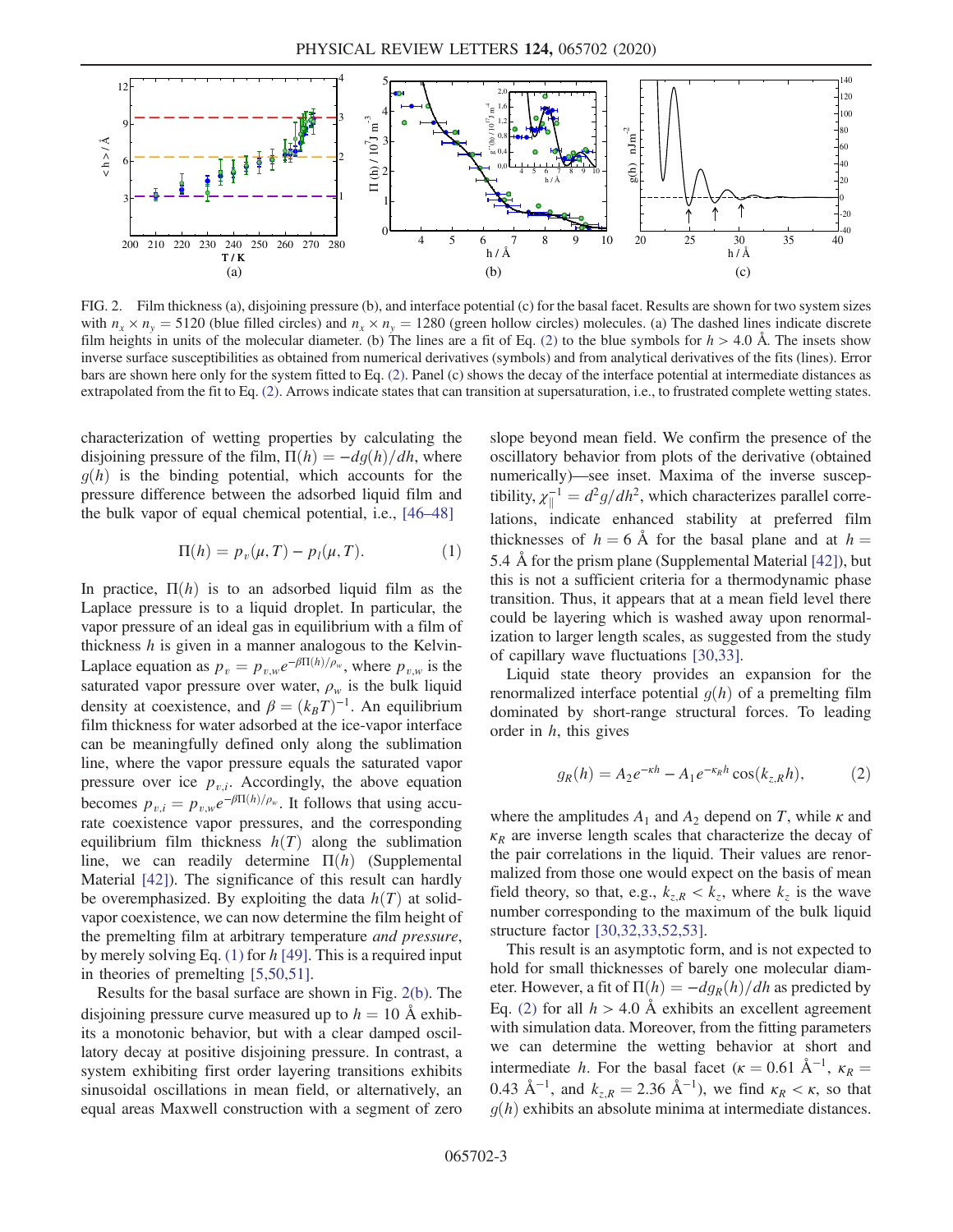This implies incomplete wetting of the premelting film, as expected for facets below the roughening temperature of the solid-melt interface [\[30,32,33\]](#page-5-7). For the prism plane  $(k = 0.62 \text{ Å}^{-1}, \kappa_R = 0.90 \text{ Å}^{-1}, \text{ and } k_{z,R} = 3.14 \text{ Å}^{-1}$ , we find in contrast that  $\kappa_R > \kappa$  so that  $g(h)$  exhibits a find in contrast that  $\kappa_R > \kappa$ , so that  $g(h)$  exhibits a monotonic decay. This leads to complete wetting of the premelting film as a result of a fluctuation dominated wetting transition [\[30\]](#page-5-7). Of course, for very large  $h$  the decay rate of  $\kappa_R$  is not expected to depend on the crystal facet. However, for intermediate values of h of interest here, the decay need not be exactly the same, since the renormalized quantities depend on details of the interface potential at short range. In practice, at sufficiently large distance, van der Waals forces with algebraic decay will favor incomplete wetting irrespective of the surface plane involved [\[54\].](#page-5-8)

To clarify whether the layering is consistent with either a continuous or a first order phase transition, we perform a block analysis of the film thickness distributions [\[55,56\]](#page-5-9) and plot the probability distribution of film thicknesses averaged over lateral areas of increasing size. We consider  $h(\mathbf{x})$ , which accounts for a lateral size of two unit cells;  $h_{1/4}$ , which accounts for an average over a quarter of the full system; and  $h$ , an average over the full system size. The results are presented in Fig. [3](#page-3-0).

For the local order parameter  $h(\mathbf{x})$ , we find rather broad distributions, which span as much as 9 Å, i.e.,  $\approx$ 3 molecular diameters. In the event of a first order phase transition, broad distributions found in small systems become bimodal, with two sharp peaks separated by a gap of increasingly smaller probability as the system size grows. Contrary to this scenario, the block analysis performed over distributions of  $h_{1/4}$  and h shows that no signs of bimodality persist in any of these distributions, the peaks appear to sharpen significantly, and the gap between two and three layers is filled with unimodal distributions. However, the distributions corresponding to fully formed layers are clearly much sharper, while those corresponding to distances in between remain broader, i.e., exhibit enhanced fluctuations. This scenario resembles that of a continuous phase transition in a finite system [\[55,56\],](#page-5-9) but our block analysis does not show evidence of singular behavior. Accordingly, it appears that the system is traversing the prolongation of a first order phase transition beyond the critical point, across a continuous and nonsingular transition. This explains why SFG experiments, which probe a local order parameter, can detect distinct spectral changes of the local environment as temperature is raised.

Indeed, an analysis of average mean square fluctuations and higher moments (Supplemental Material [\[42\]](#page-5-2)) reveals the signature of two rounded layering transitions on the basal plane, first, from one to two bilayers, at about  $T =$ 235 K, then from two to three bilayers at  $T = 267$  K. These transitions very much correlate with the inflection points observed previously in the density profiles. The latter is consistent with results by Sanchez et al. for the TIP4P/Ice model, which bracketed the bilayer melting between 260 and 270 K [\[15\].](#page-4-9) Hints of an inflection in the premelting film thickness that could be consistent with the same phenomena are also observable in the mW model at about 260 K [\[21,22\]](#page-4-14). For the primary prism plane (Supplemental Material [\[42\]](#page-5-2)) the results are similar and reveal the presence of two rounded transitions at about 250 and 267 K, as suggested from the study of inflection points in the density profile. The transitions at 235 and 250 K observed for basal and prism planes correlate with the onset of surface mobility reported recently for the same model [\[40\].](#page-5-10)

Interestingly, the distance between maxima of the global order parameter distribution increases with film height. For the basal plane the three maxima are separated by 2.9 and 3.4 Å, respectively. For the prism plane, the separation is 2.3, 2.7, and 3.6 Å, respectively. This is again consistent with the renormalization scenario, since we expect the renormalization of  $k_z$  to be more significant as the distance from the substrate increases. Thus, it might be possible that

<span id="page-3-0"></span>

FIG. 3. System size analysis of thickness distributions at the basal plane. (a) Probability distribution of the global film thickness h. (b) Probability distribution of the partial film thickness  $h_{1/4}$ . (c) Probability distribution of the local order parameter  $h(\mathbf{x})$ . Dashed vertical lines show the film thickness in units of the molecular diameter. Results are shown for temperatures in the range from  $T = 210$  K to  $T = 271$  K, with color code as indicated in each panel.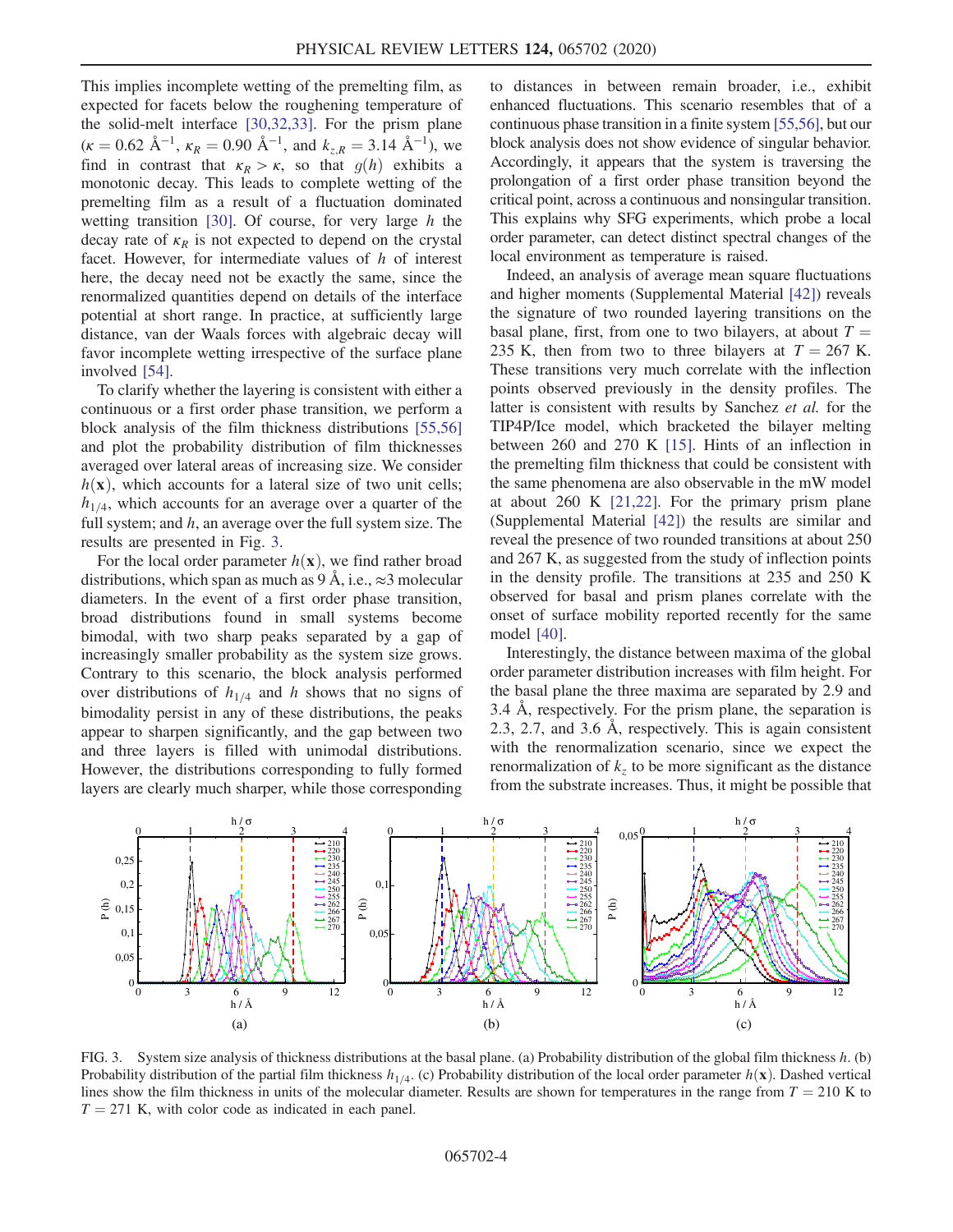true first order transitions occur for large  $h$  between adjacent minima that are several molecular diameters apart as a result of renormalization. This view provides an explanation for the experimental observation of frustrated complete wetting in confocal microscopy experiments [\[13\]](#page-4-10).

In summary, we document the existence of rounded layering transitions with enhanced fluctuations at 235 and 267 K for the basal interface and at 250 and 267 K for the prism interface. We conjecture that the continuation of a line of true first order layering transitions beyond the layering critical point could intersect the sublimation line and explain the enhanced fluctuations observed here. This reconciles conflicting interpretations of layering on the ice surface [14,15,22] and opens exciting new avenues for experimental verification.

We would like to acknowledge Enrique Lomba for helpful discussions and Jose Luis F. Abascal for support. We acknowledge use of the MareNostrum supercomputer and the technical support provided by Barcelona Supercomputing Center from Red Española de Supercomputación (RES) under Grants No. QCM-2017-2-0008 and No. QCM-2017-3-0034. We also acknowledge funding from the Spanish Agencia Estatal de Investigación (AEI) and the Fondo Europeo de Desarrollo Regional (FEDER) under Grant No. FIS2017- 89361-C3-2-P(AEI/FEDER,UE).

<span id="page-4-1"></span><span id="page-4-0"></span>[\\*](#page-0-0) lgmac@quim.ucm.es

- <span id="page-4-2"></span>[1] K. G. Libbrecht, Physical dynamics of ice crystal growth, [Annu. Rev. Mater. Res.](https://doi.org/10.1146/annurev-matsci-070616-124135) 47, 271 (2017).
- <span id="page-4-3"></span>[2] J. G. Dash, A. W. Rempel, and J. S. Wettlaufer, The physics of premelted ice and its geophysical consequences, [Rev.](https://doi.org/10.1103/RevModPhys.78.695) Mod. Phys. 78[, 695 \(2006\)](https://doi.org/10.1103/RevModPhys.78.695).
- <span id="page-4-4"></span>[3] J. P. D. Abbatt, Interactions of atmospheric trace gases with ice surfaces: Adsorption and reaction, [Chem. Rev.](https://doi.org/10.1021/cr0206418) 103, [4783 \(2003\)](https://doi.org/10.1021/cr0206418).
- <span id="page-4-5"></span>[4] Y. Furukawa, M. Yamamoto, and T. Kuroda, Ellipsometric study of the transition layer on the surface of an ice crystal, [J. Cryst. Growth](https://doi.org/10.1016/S0022-0248(87)80012-X) 82, 665 (1987).
- <span id="page-4-6"></span>[5] T. Kuroda and R. Lacmann, Growth kinetics of ice from the vapour phase and its growth forms, [J. Cryst. Growth](https://doi.org/10.1016/0022-0248(82)90028-8) 56, 189 [\(1982\).](https://doi.org/10.1016/0022-0248(82)90028-8)
- [6] B. Weber, Y. Nagata, S. Ketzetzi, F. Tang, W. J. Smit, H. J. Bakker, E. H. G. Backus, M. Bonn, and D. Bonn, Molecular insight into the slipperiness of ice, [J. Phys. Chem. Lett.](https://doi.org/10.1021/acs.jpclett.8b01188) 9, [2838 \(2018\)](https://doi.org/10.1021/acs.jpclett.8b01188).
- <span id="page-4-7"></span>[7] B. Slater and A. Michaelides, Surface premelting of water ice, [Nat. Rev. Chem.](https://doi.org/10.1038/s41570-019-0080-8) 3, 172 (2019).
- [8] Y. Nagata, T. Hama, E. H. G. Backus, M. Mezger, D. Bonn, M. Bonn, and G. Sazaki, The surface of ice under equilibrium and nonequilibrium conditions, [Acc. Chem. Res.](https://doi.org/10.1021/acs.accounts.8b00615) 52, [1006 \(2019\)](https://doi.org/10.1021/acs.accounts.8b00615).
- [9] H. Dosch, A. Lied, and J. H. Bilgram, Disruption of the hydrogen-bonding network at the surface of  $I_h$  ice near surface premelting, Surf. Sci. 366[, 43 \(1996\)](https://doi.org/10.1016/0039-6028(96)00805-9).
- [10] X. Wei, P. B. Miranda, and Y. R. Shen, Surface Vibrational Spectroscopic Study of Surface Melting of Ice, [Phys. Rev.](https://doi.org/10.1103/PhysRevLett.86.1554) Lett. 86[, 1554 \(2001\)](https://doi.org/10.1103/PhysRevLett.86.1554).
- <span id="page-4-8"></span>[11] H. Bluhm, D. F. Ogletree, C. S. Fadley, Z. Hussain, and M. Salmeron, The premelting of ice studied with photoelectron spectroscopy, [J. Phys. Condens. Matter](https://doi.org/10.1088/0953-8984/14/8/108) 14, L227 (2002).
- [12] V. Sadtchenko and G. E. Ewing, Interfacial melting of thin ice films: An infrared study, [J. Chem. Phys.](https://doi.org/10.1063/1.1449947) 116, 4686 [\(2002\).](https://doi.org/10.1063/1.1449947)
- <span id="page-4-10"></span>[13] K.-I. Murata, H. Asakawa, K. Nagashima, Y. Furukawa, and G. Sazaki, Thermodynamic origin of surface melting on ice crystals, [Proc. Natl. Acad. Sci. U.S.A.](https://doi.org/10.1073/pnas.1608888113) 113, E6741 (2016).
- <span id="page-4-13"></span>[14] W. J. Smit and H. J. Bakker, The surface of ice is like supercooled liquid water, [Angew. Chem., Int. Ed. Engl.](https://doi.org/10.1002/anie.201707530) 56, [15540 \(2017\).](https://doi.org/10.1002/anie.201707530)
- <span id="page-4-9"></span>[15] M. A. Sánchez, T. Kling, T. Ishiyama, M.-J. van Zadel, P. J. Bisson, M. Mezger, M. N. Jochum, J. D. Cyran, W. J. Smit, H. J. Bakker, M. J. Shultz, A. Morita, D. Donadio, Y. Nagata, M. Bonn, and E. H. G. Backus, Experimental and theoretical evidence for bilayer-by-bilayer surface melting of crystalline ice, [Proc. Natl. Acad. Sci. U.S.A.](https://doi.org/10.1073/pnas.1612893114) 114, 227 [\(2017\).](https://doi.org/10.1073/pnas.1612893114)
- [16] Y. Li and G. A. Somorjai, Surface premelting of ice, [J. Phys.](https://doi.org/10.1021/jp071102f) Chem. C 111[, 9631 \(2007\)](https://doi.org/10.1021/jp071102f).
- [17] A. Michaelides and B. Slater, Melting the ice one layer at a time, [Proc. Natl. Acad. Sci. U.S.A.](https://doi.org/10.1073/pnas.1619259114) 114, 195 (2017).
- <span id="page-4-15"></span>[18] M. M. Conde, C. Vega, and A. Patrykiejew, The thickness of a liquid layer on the free surface of ice as obtained from computer simulation, J. Chem. Phys. 129[, 014702 \(2008\).](https://doi.org/10.1063/1.2940195)
- [19] J. Gelman Constantin, M. M. Gianetti, M. P. Longinotti, and H. R. Corti, The quasi-liquid layer of ice revisited: the role of temperature gradients and tip chemistry in AFM studies, [Atmos. Chem. Phys.](https://doi.org/10.5194/acp-18-14965-2018) 18, 14965 (2018).
- [20] T. Mitsui and K. Aoki, Fluctuation spectroscopy of surface melting of ice with and without impurities, [Phys. Rev. E](https://doi.org/10.1103/PhysRevE.99.010801) 99, [010801\(R\) \(2019\)](https://doi.org/10.1103/PhysRevE.99.010801).
- <span id="page-4-14"></span>[21] I. Pickering, M. Paleico, Y. A. P. Sirkin, D. A. Scherlis, and M. H. Factorovich, Grand canonical investigation of the quasi liquid layer of ice: Is it liquid?, [J. Phys. Chem. B](https://doi.org/10.1021/acs.jpcb.8b00784) 122, [4880 \(2018\)](https://doi.org/10.1021/acs.jpcb.8b00784).
- [22] Y. Qiu and V. Molinero, Why is it so difficult to identify the onset of ice premelting, [J. Phys. Chem. Lett.](https://doi.org/10.1021/acs.jpclett.8b02244) 9, 5179 (2018).
- <span id="page-4-11"></span>[23] N. Shahidzadeh, D. Bonn, K. Ragil, D. Broseta, and J. Meunier, Sequence of Two Wetting Transitions Induced by Tuning the Hamaker Constant, [Phys. Rev. Lett.](https://doi.org/10.1103/PhysRevLett.80.3992) 80, 3992 [\(1998\).](https://doi.org/10.1103/PhysRevLett.80.3992)
- [24] J. O. Indekeu, K. Ragil, D. Bonn, D. Broseta, and J. Meunier, Wetting of alkanes on water from a Cahn-type theory: Effects of long-range forces, [J. Stat. Phys.](https://doi.org/10.1023/A:1004558618646) 95, 1009 [\(1999\).](https://doi.org/10.1023/A:1004558618646)
- [25] M. Müller and L. G. MacDowell, Wetting of a short chain fluid on a brush: First order and critical wetting transitions, [Europhys. Lett.](https://doi.org/10.1209/epl/i2001-00403-3) 55, 221 (2001).
- [26] L. G. MacDowell and M. Müller, Observation of autophobic dewetting on polymer brushes from computer simulation, [J. Phys. Condens. Matter](https://doi.org/10.1088/0953-8984/17/45/043) 17, S3523 (2005).
- <span id="page-4-12"></span>[27] J. D. Weeks, Variational theory of multilayer solid adsorption, Phys. Rev. B 26[, 3998 \(1982\).](https://doi.org/10.1103/PhysRevB.26.3998)
- [28] D. A. Huse, Renormalization-group analysis of layering transitions in solid films, Phys. Rev. B 30[, 1371 \(1984\)](https://doi.org/10.1103/PhysRevB.30.1371).